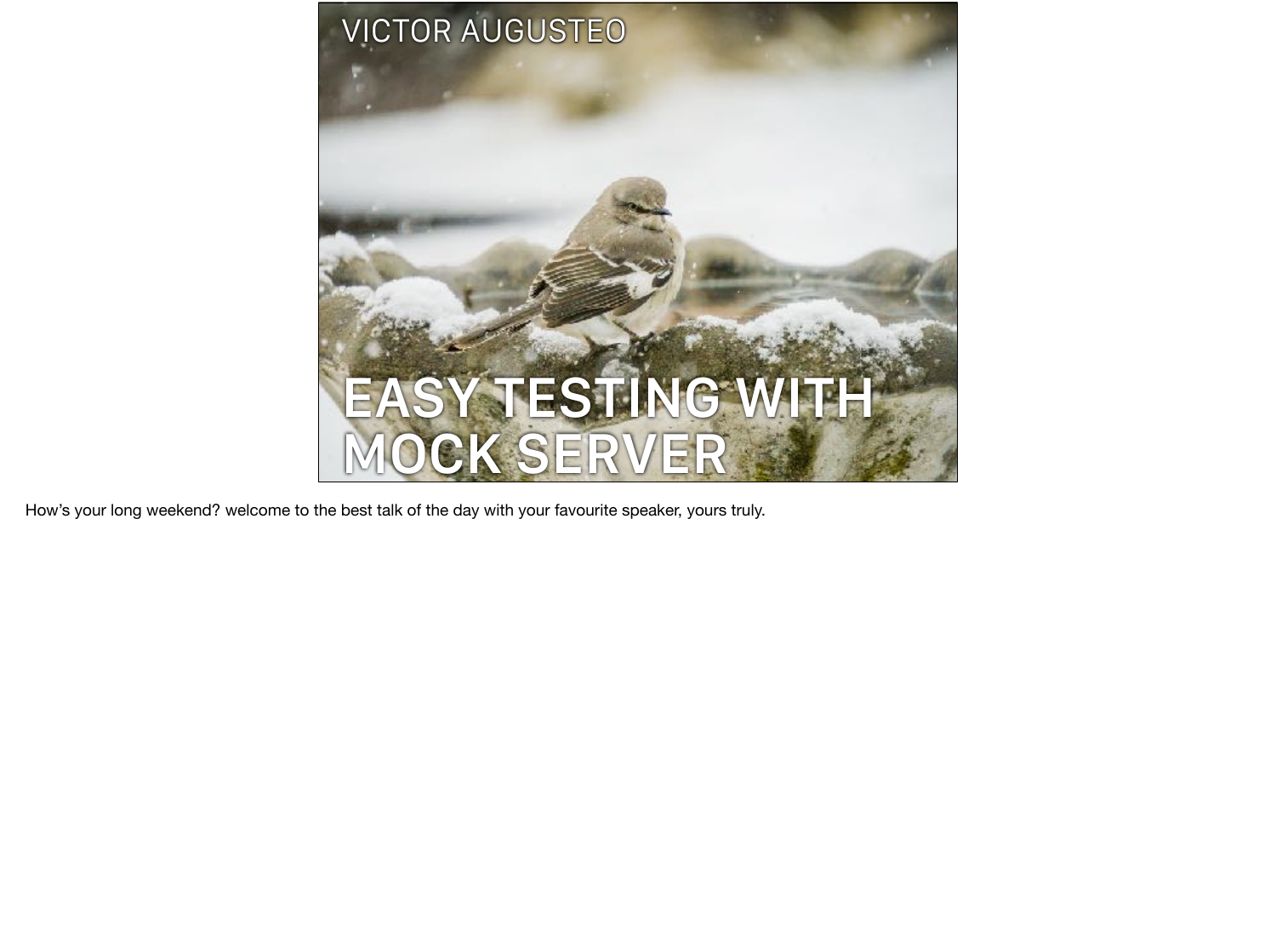## **WHO AM I?**

- ▸ Victor Augusteo
- ▸ Senior iOS Dev @ Tabcorp
- ▸ Mostly Apple and web apps
- ▸ [augusteo@gmail.com](mailto:augusteo@gmail.com)
- ▸ [www.augusteo.com](https://www.augusteo.com/)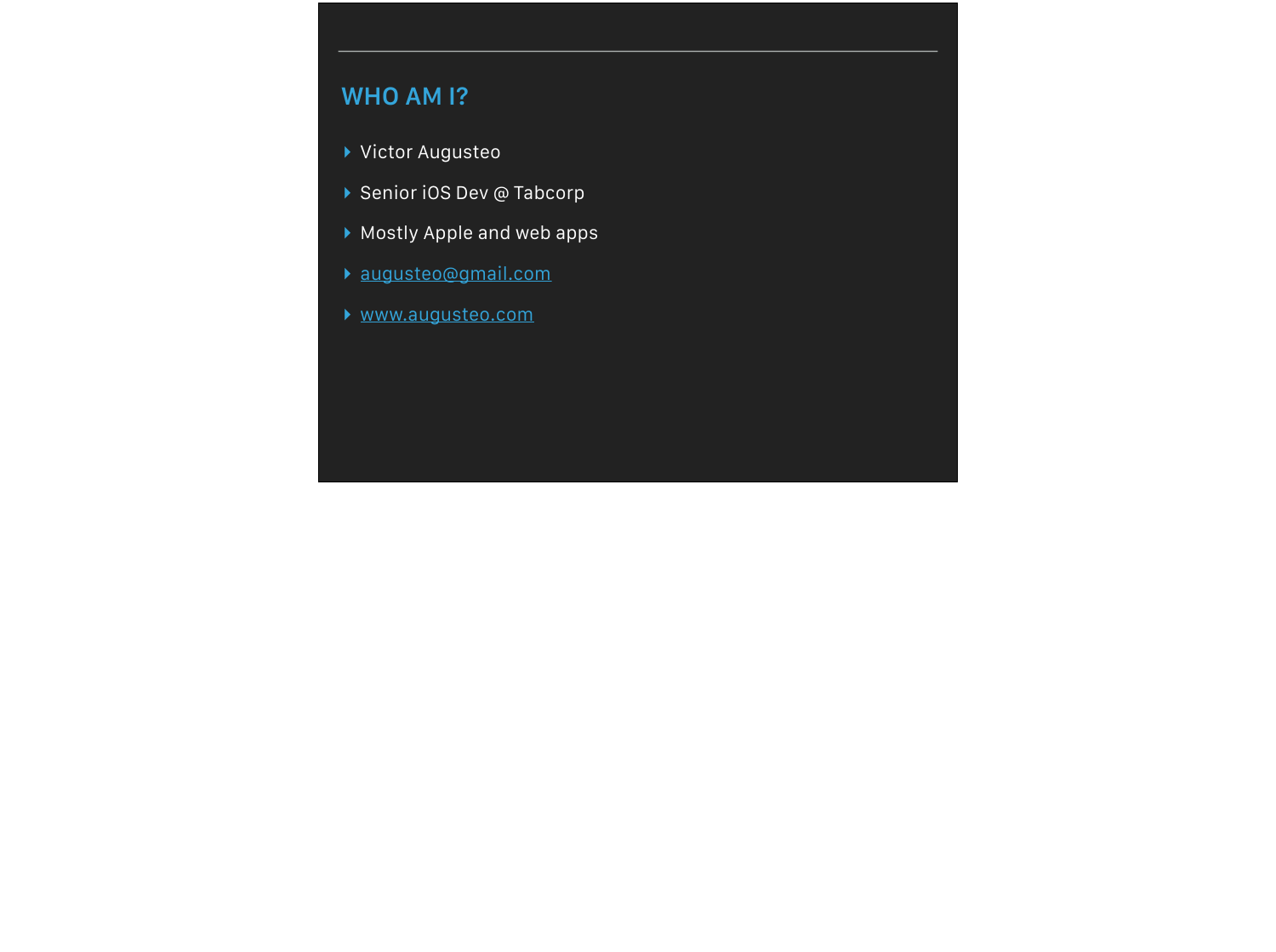

we are going to discuss about why, what and how of mock server. the why and what will be quite brief as i'd like to spend more time demonstrating how easy it is to get started. of course if you have questions, please raise your hand anytime.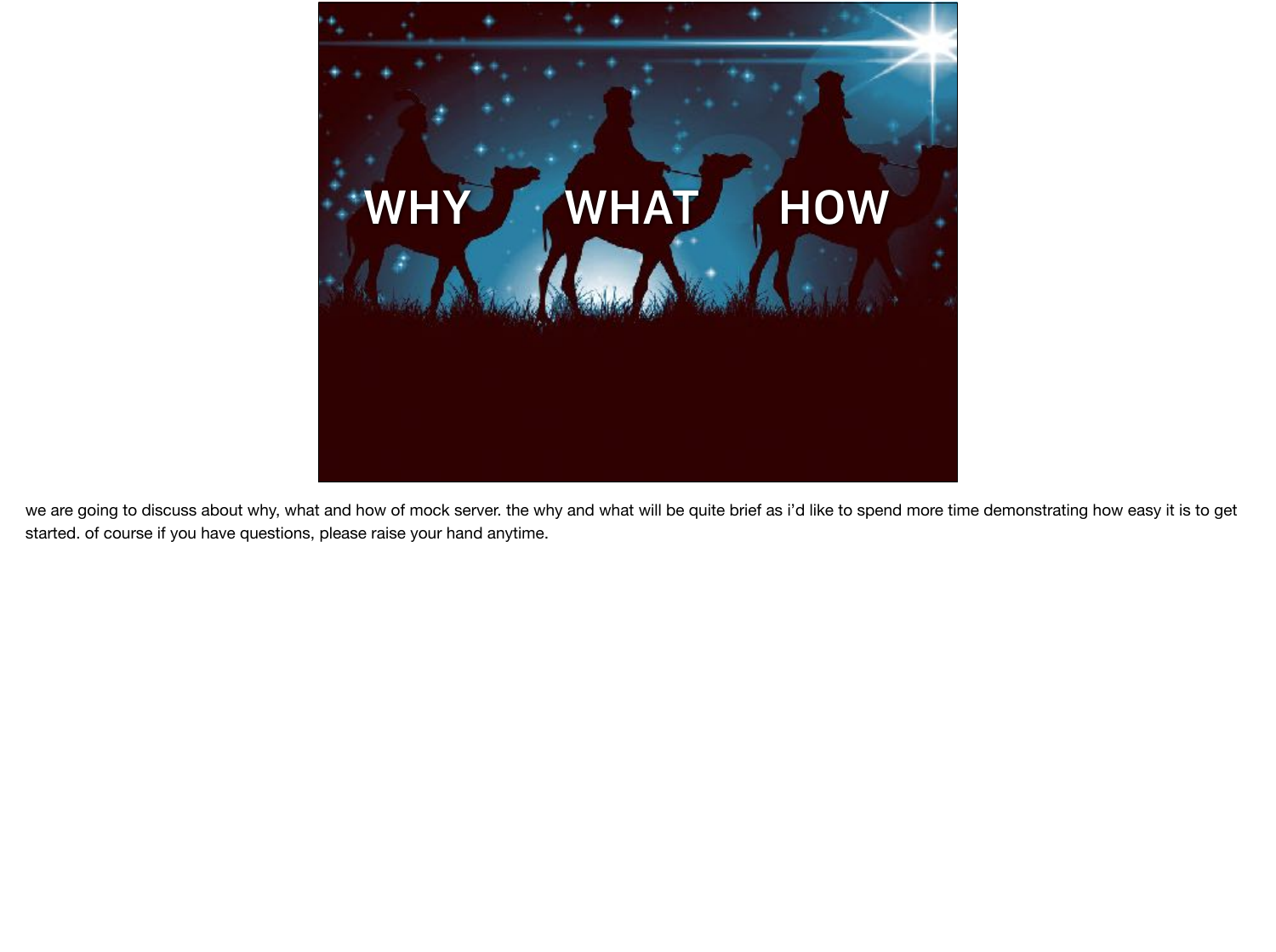

now why do we even need this? what problem do we face now that requires a mock server?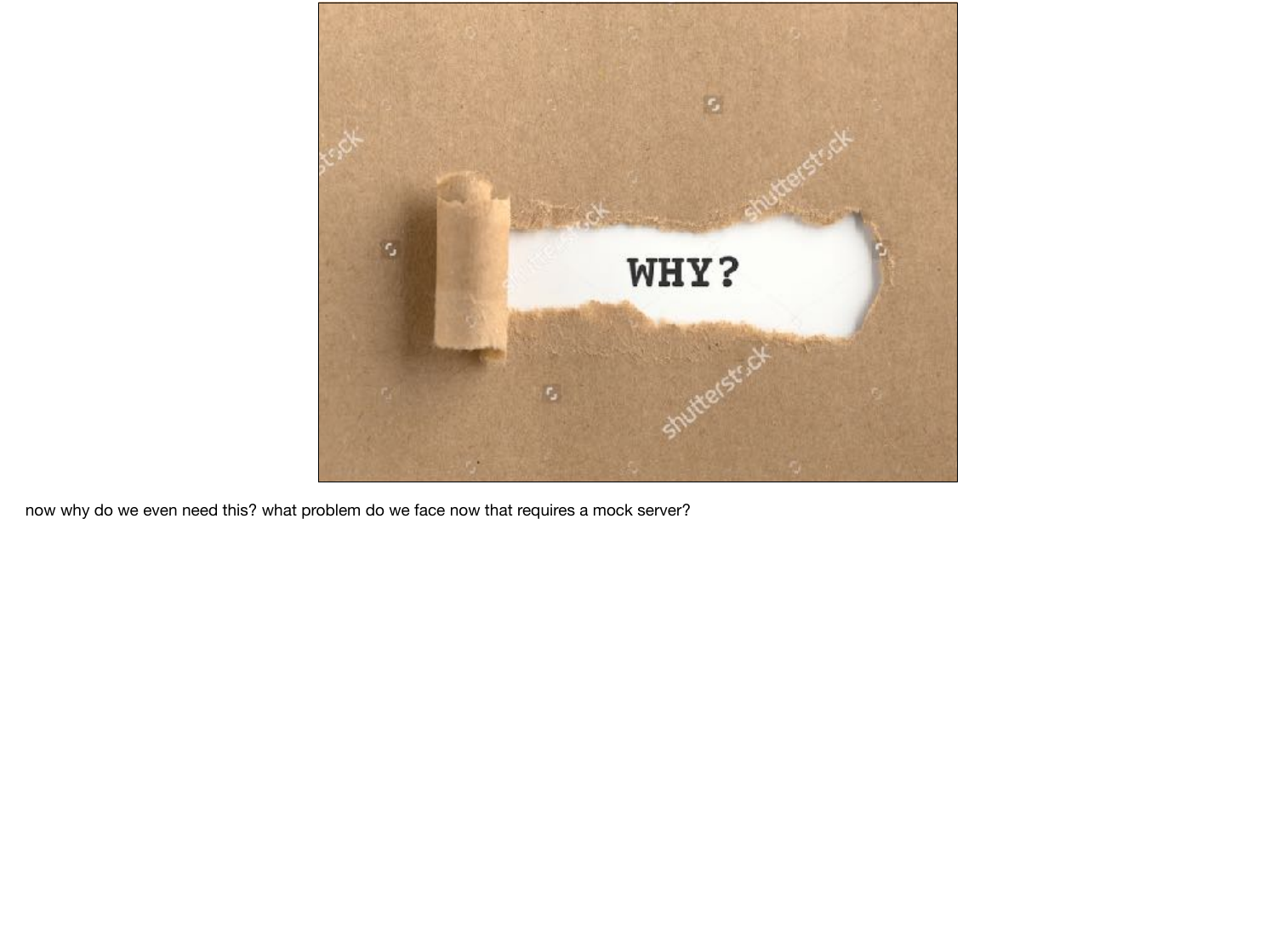

practically everyone deploys on multiple platform nowadays. java on android, js on web, swift on iOS. and unless you do full hybrid like xamarin or react native, you will need to mock the web services for testing. and you have to do it in each and every separate language.

mock server promotes sharing and code reuse, write once and use to test ios/android/web app. no need to write mocking codes several times for different platform. you can just connect to the mock server and done.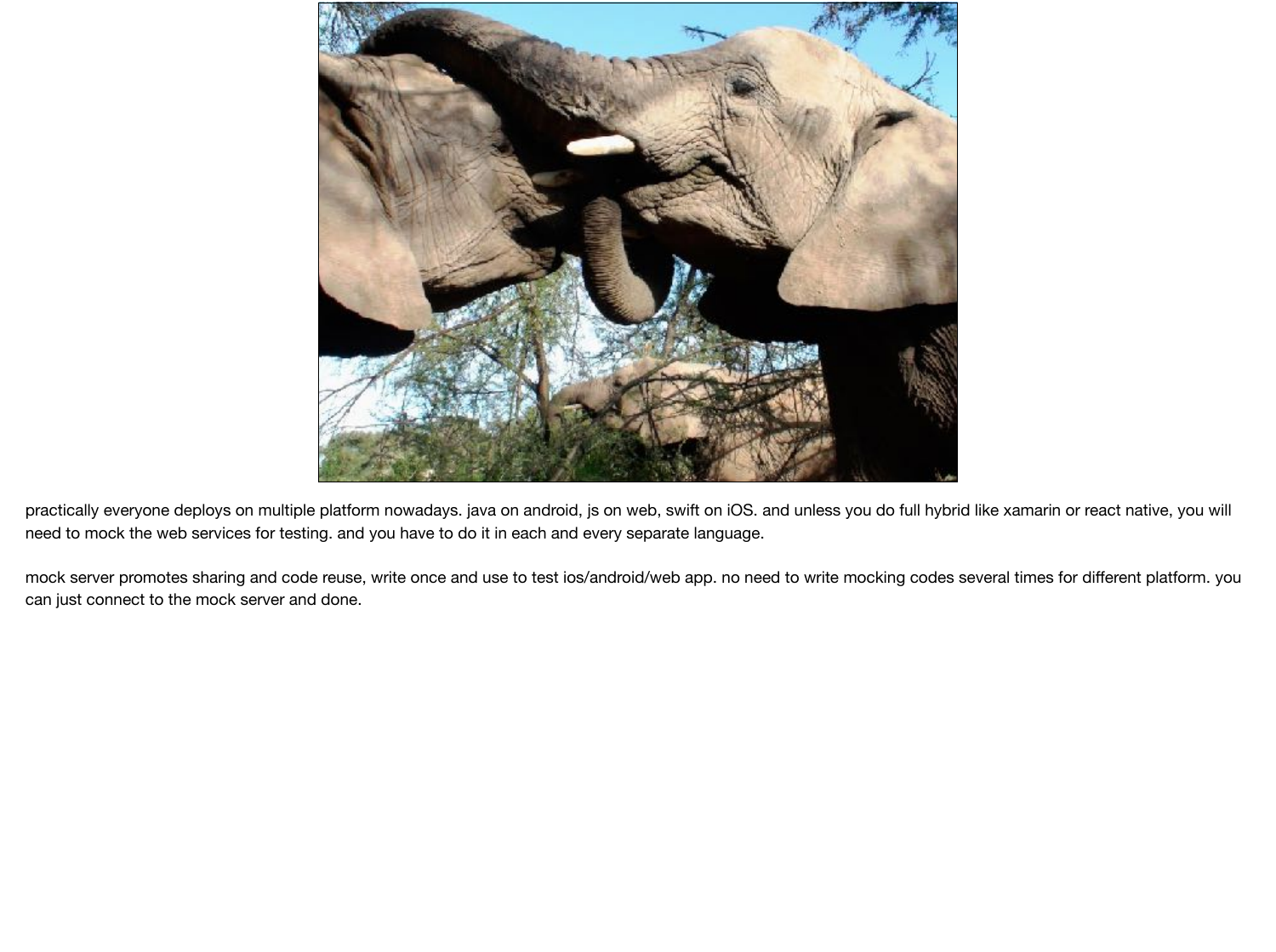

I'm sure most of us have been dependent on another team. if the api team is delayed for whatever reason on that shiny new feature, we would be developing in the dark. Mock server allow us to develop against a service that is incomplete or is unstable, essentially reducing dependency and coupling of teams.

you just need to set a contract of request and response format, then implement it quickly on mock server and fire away. you can even ask the api team to write the mock for you!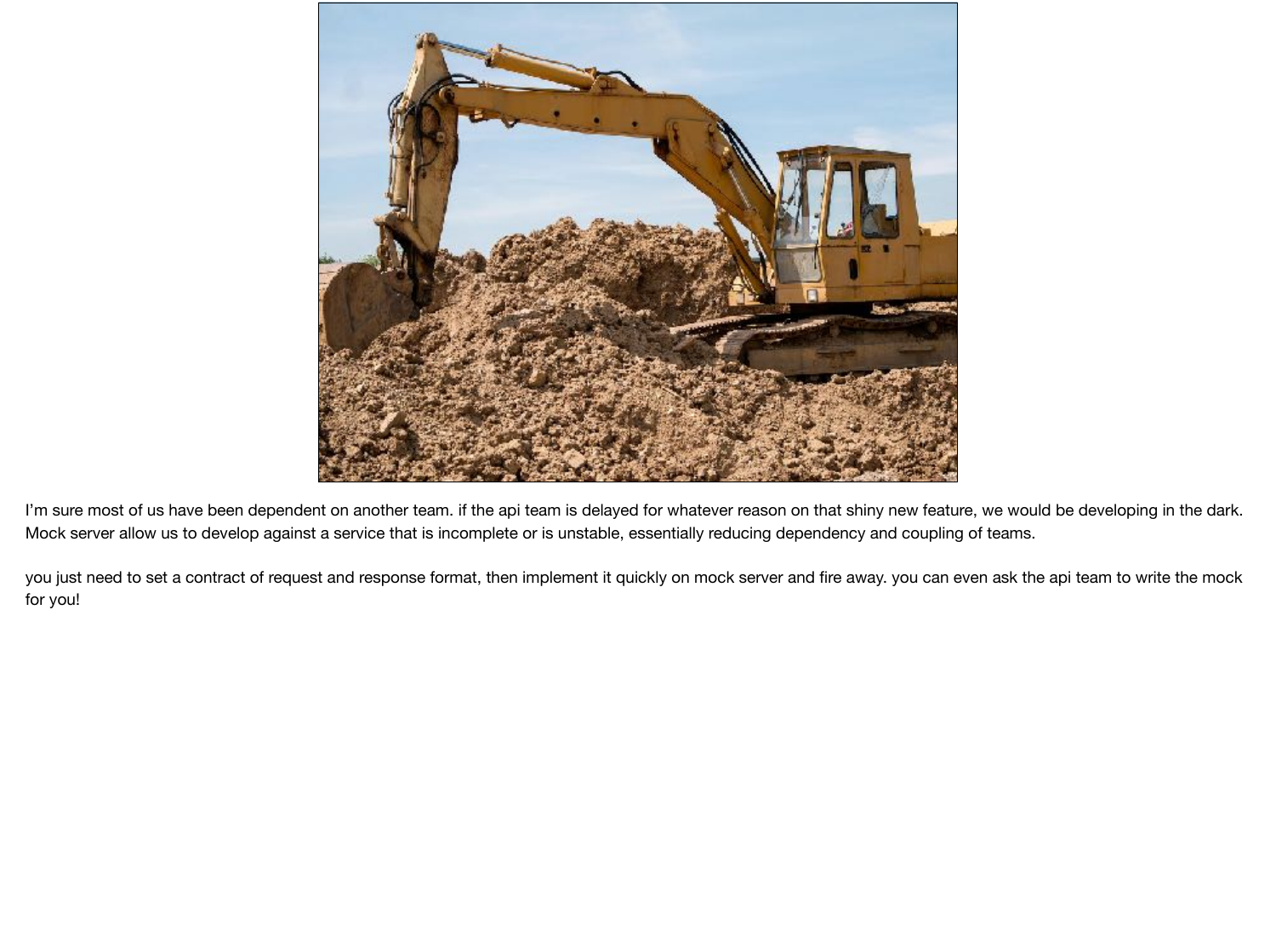

It is also very helpful to isolate a single req/res for debugging purposes. One good example is from our Keno app.

we have a 3 minute long live draw which contains a 5 second countdown at the end of a game. when we need to debug the countdown, instead of waiting for 3 minutes for a 5 second countdown to happen, we could use mock server and make countdown happen every 15 second. it saves so much time.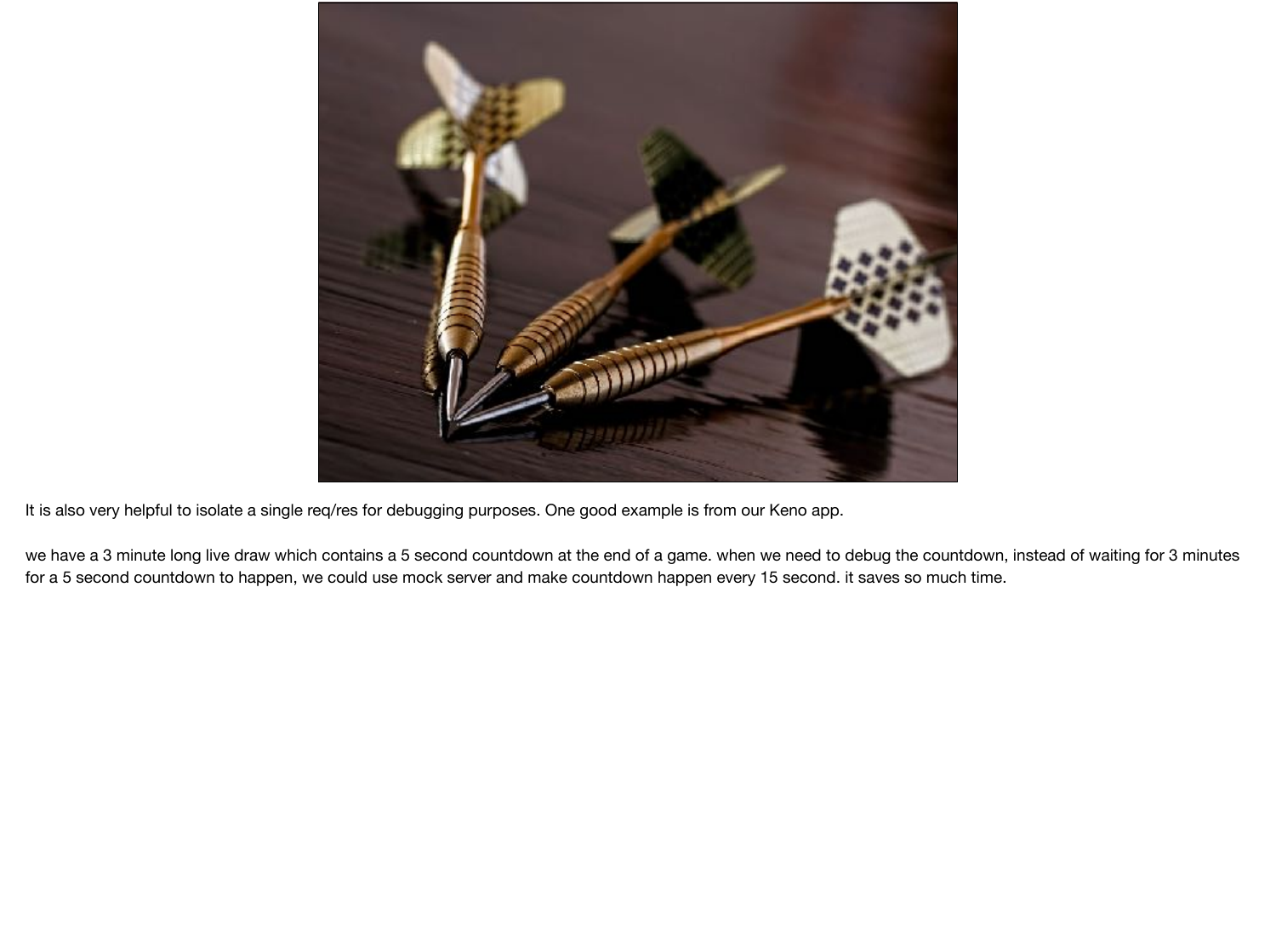

lastly, mock server is predictable and consistent.

during debugging, if you hooked your app up to a staging server and getting 5s latency, how do you know the fault lies with the network connection or with the server? with mock server, since it runs on localhost, you know that the network couldn't be an issue.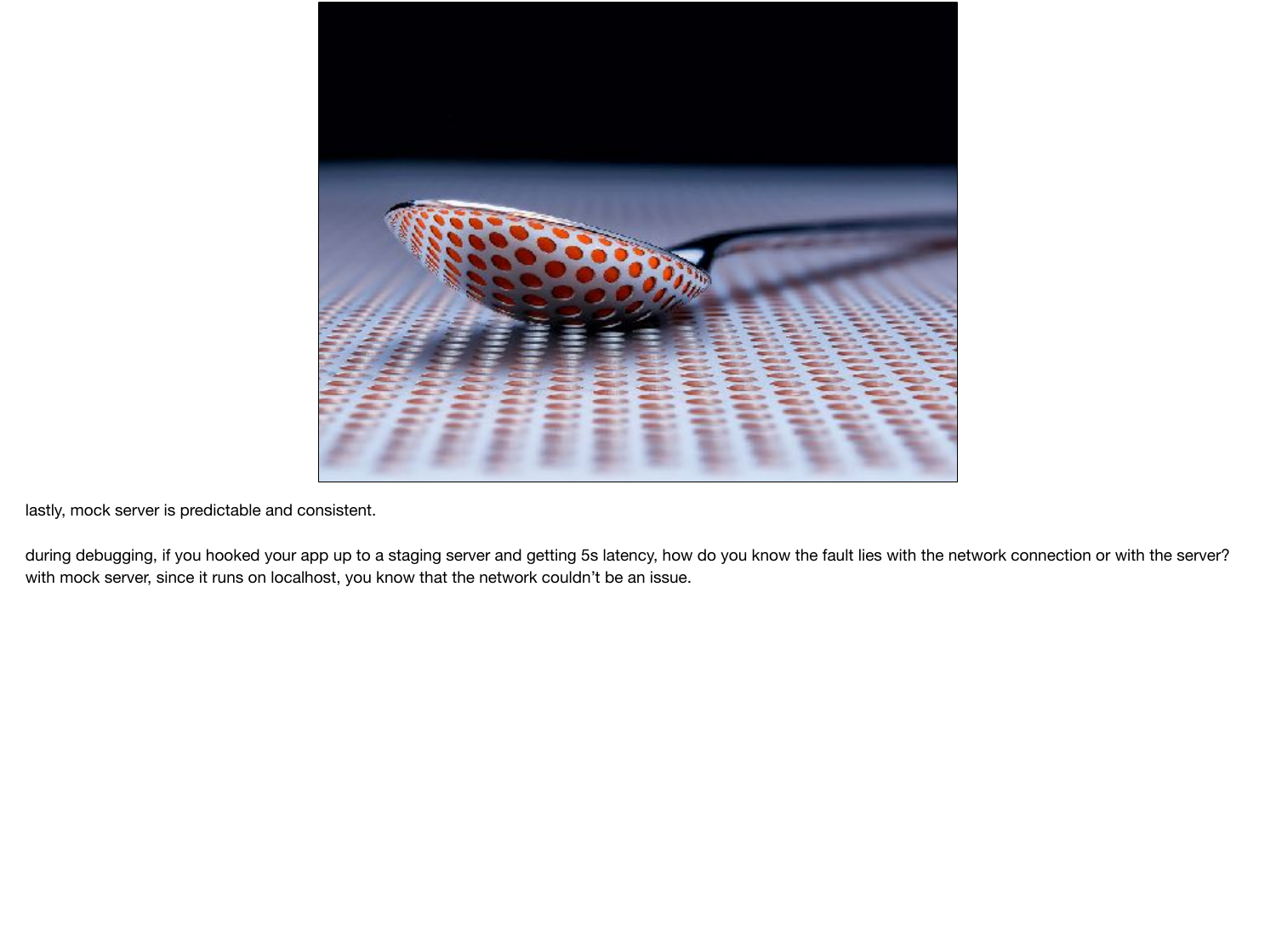

Now we have talked about the problems and the solutions, what exactly is a mock server?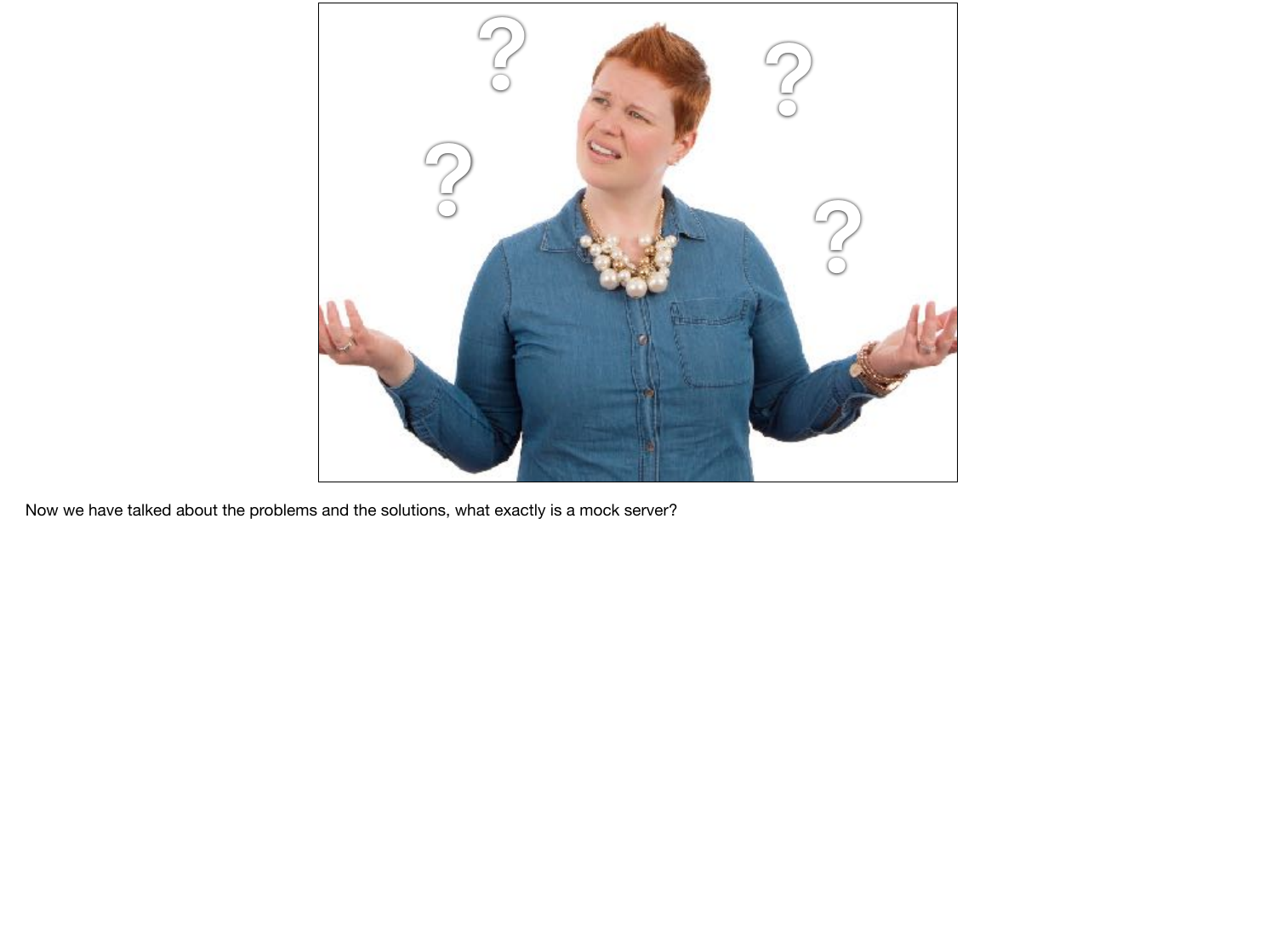

it is just a web server that will give use consistent response for a particular request. that's it.

the only requirement is that the request and response format need to be consistent with the production server so that our test wouldn't be able to tell the difference.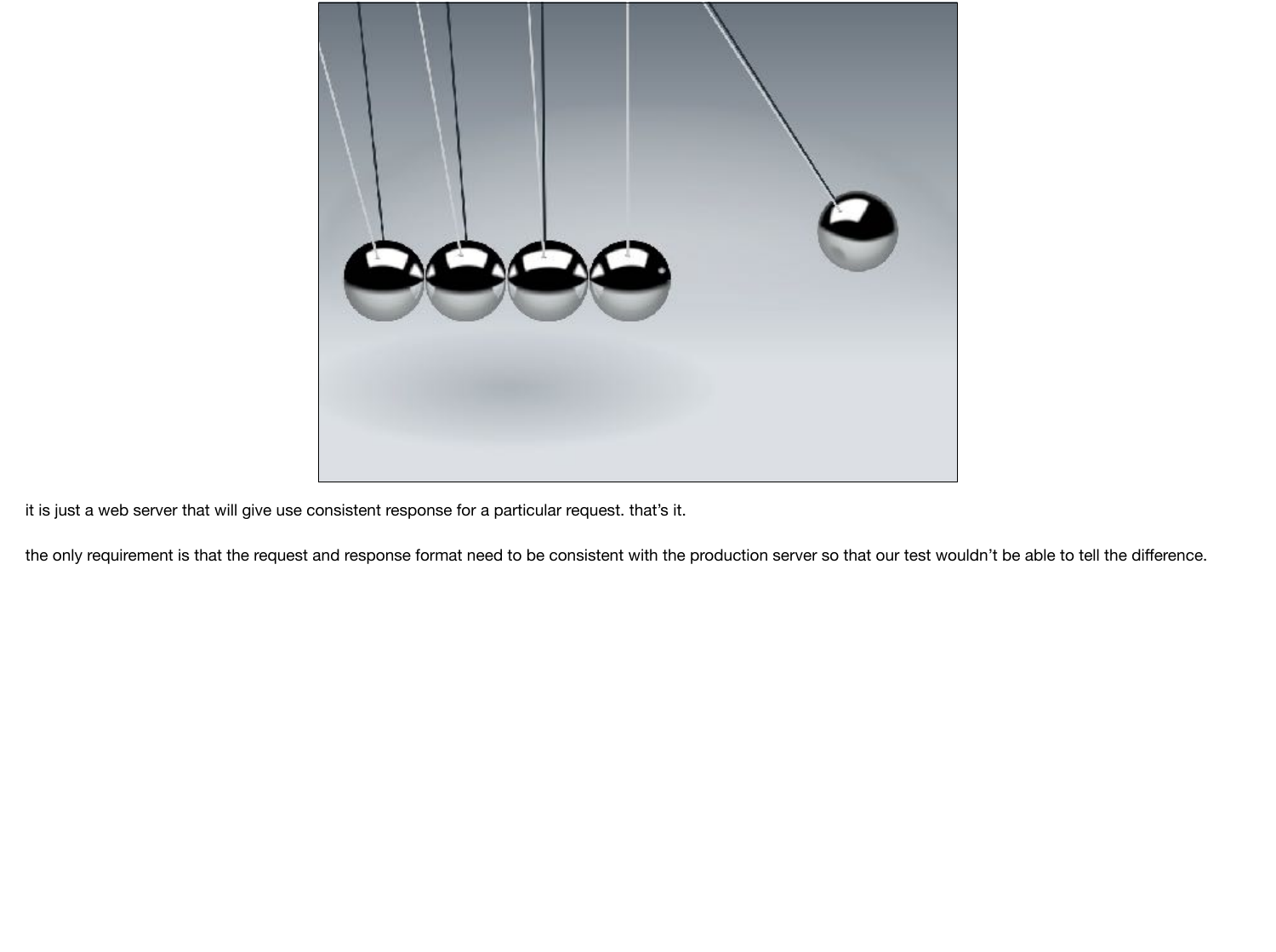

since it is just a tool, it can be as simple or as complex as you need. if you are building mock server for tinder, you might just return a static 10 items to be swiped, or you could implement a randomised 10 items from a stack of 1000 items. it depends on what your test needs.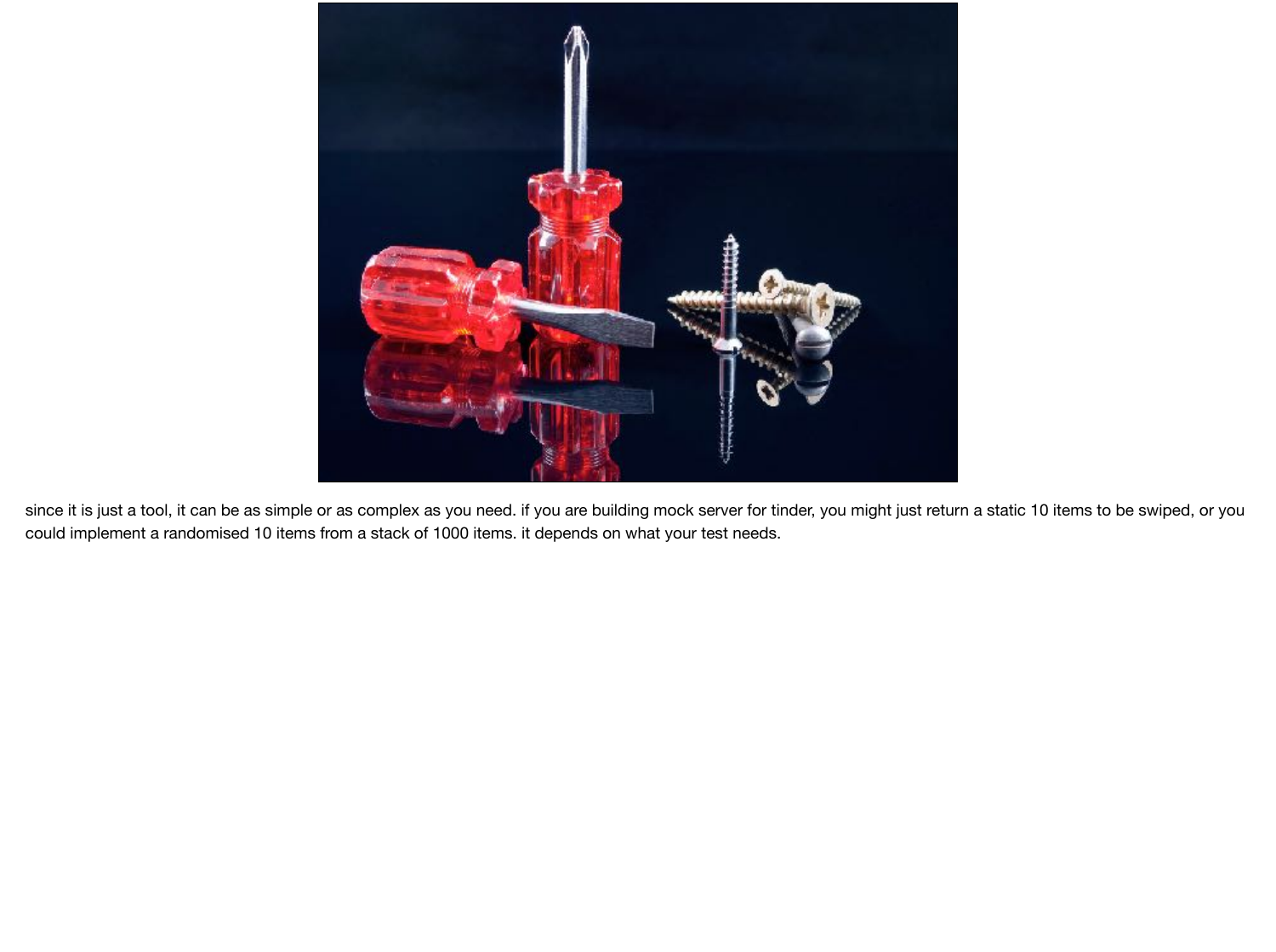

How do we build a mock server?

if you google `mock server` you would see many different choices to do this. one of the most popular is `mock-server` and `wiremock` both built with java. they are good frameworks, but it requires you to write java.

there is a mac only web server called `GCDWebServer` written with Obj-C. It has 2,7k stars on github, so obviously a lot of people are using it.

there are even SAAS companies specializing in this, one of them is mockable

there will be link on my blog post accompanying this talk. don't worry.

so out of all the above, which one would you use? I'd recommend to use whatever stack your api team uses so you can have extra help when you get stuck.

for tonight's talk however, we will skip all the mock frameworks and just go to the basic.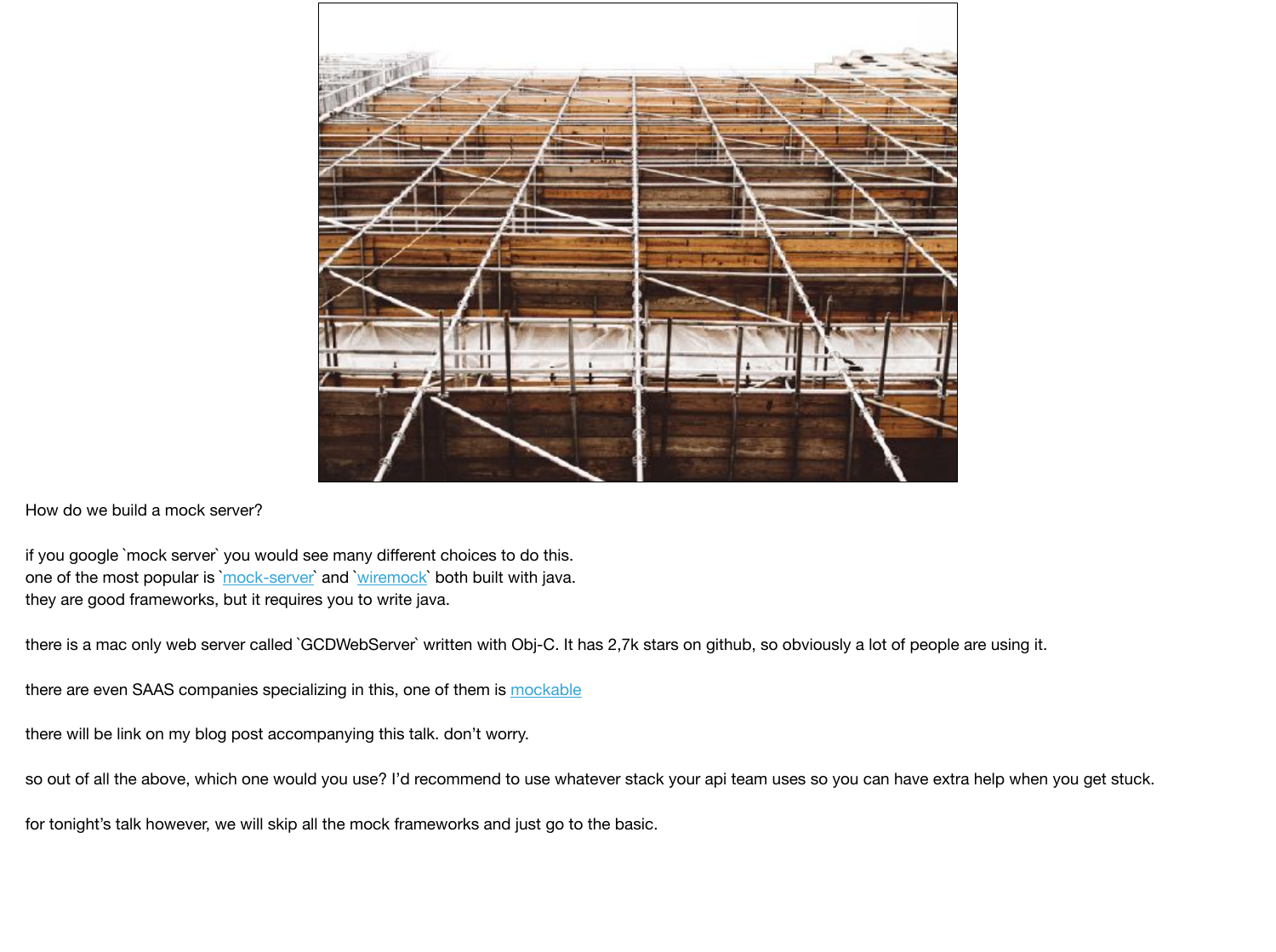

now we get to the fun part, which is of course the live demo. First I'll give you a summary of what we will do.

we will create a mock server from scratch using node, express, morgan. the whole thing will be very simple but i'll show how you can scale them up pretty easily. this is the part that i said will take 3 minutes.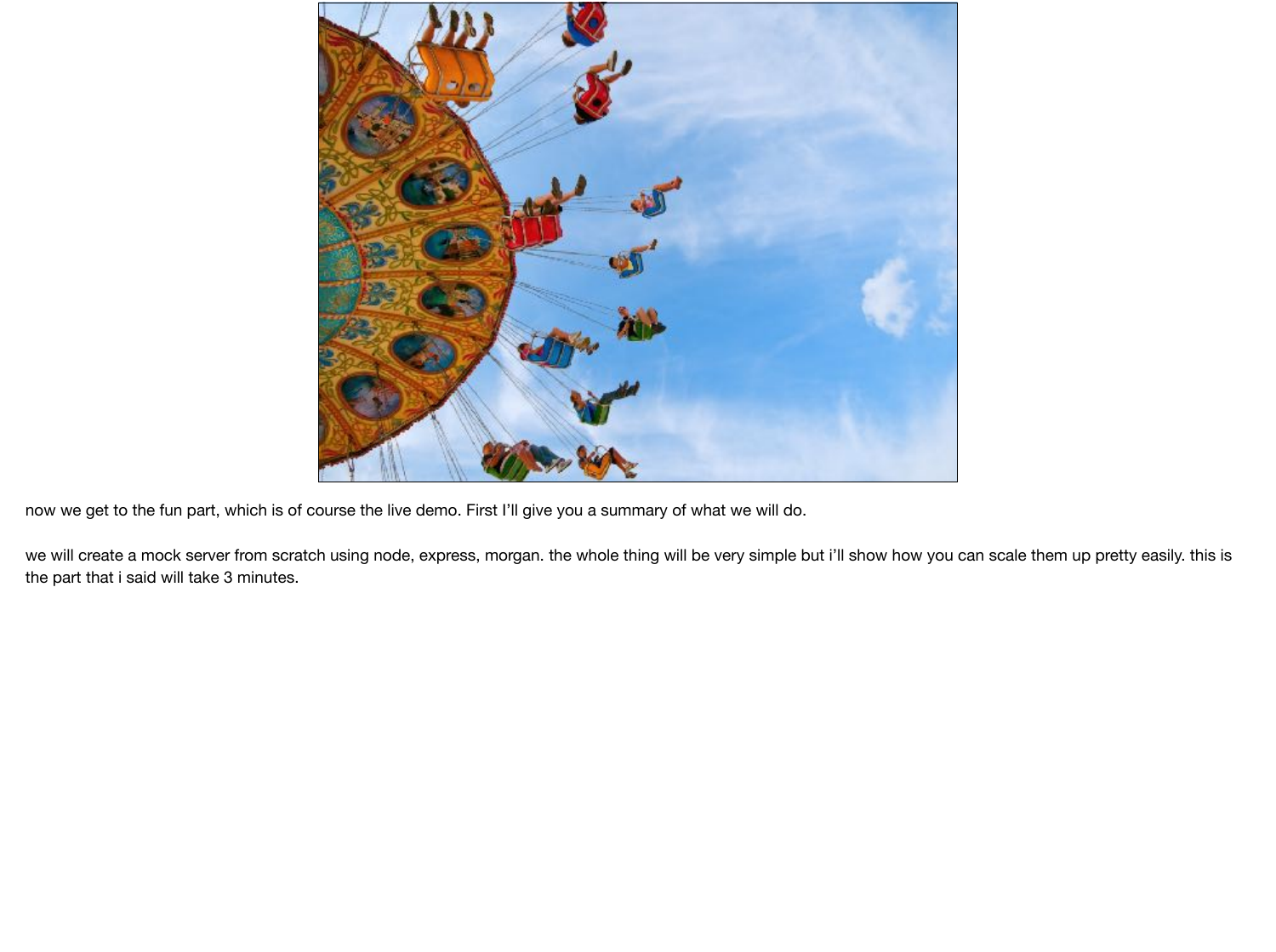

after we set up the mock server with hello world, we will run a sample app that i've prepared and its accompanying UI test and rest api endpoints on the web. then i'll show you how to effectively switch endpoints from prod to mock in iOS.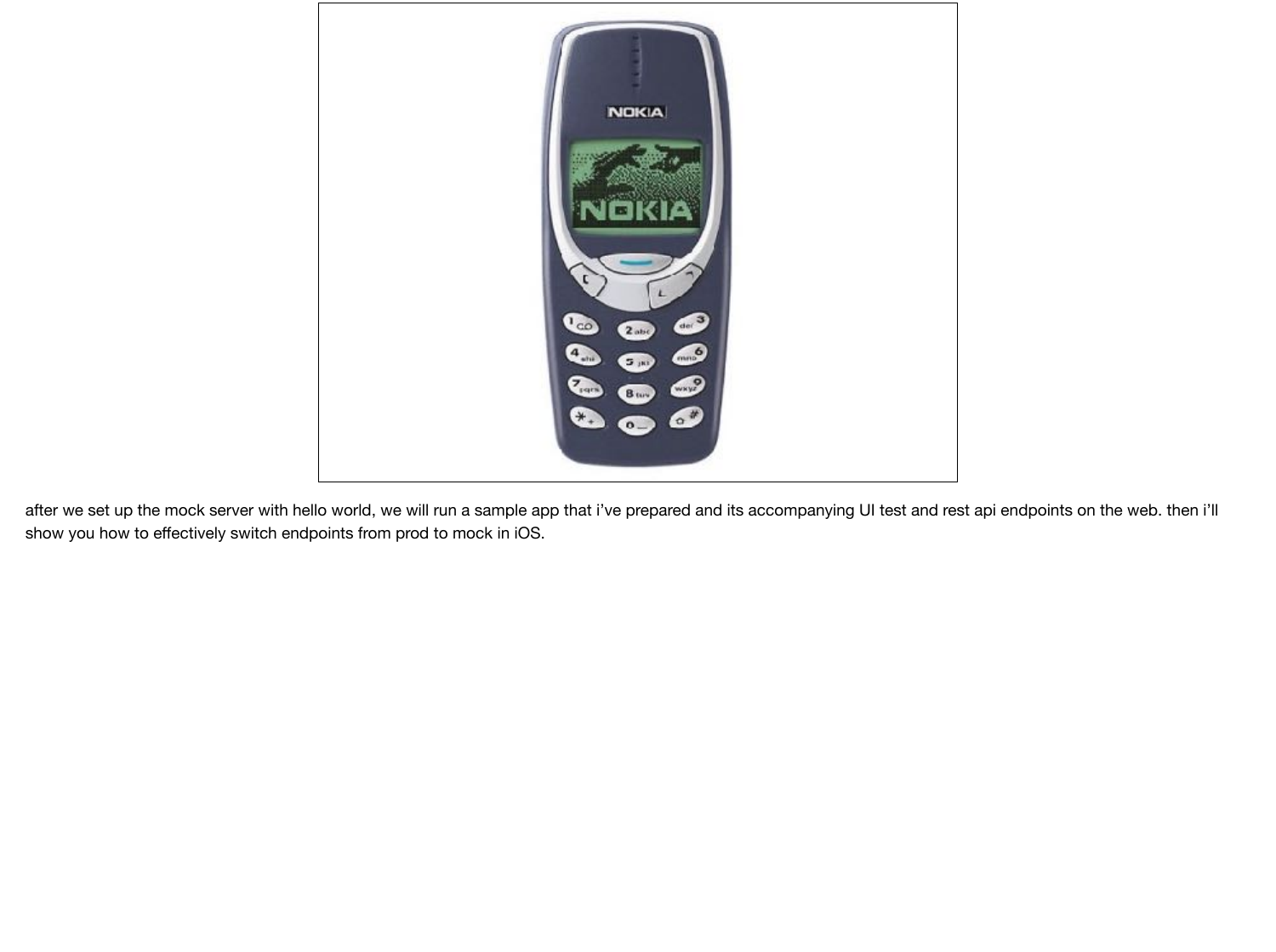

then we will duplicate the api signature on the mock server and run the app test on the mock-server.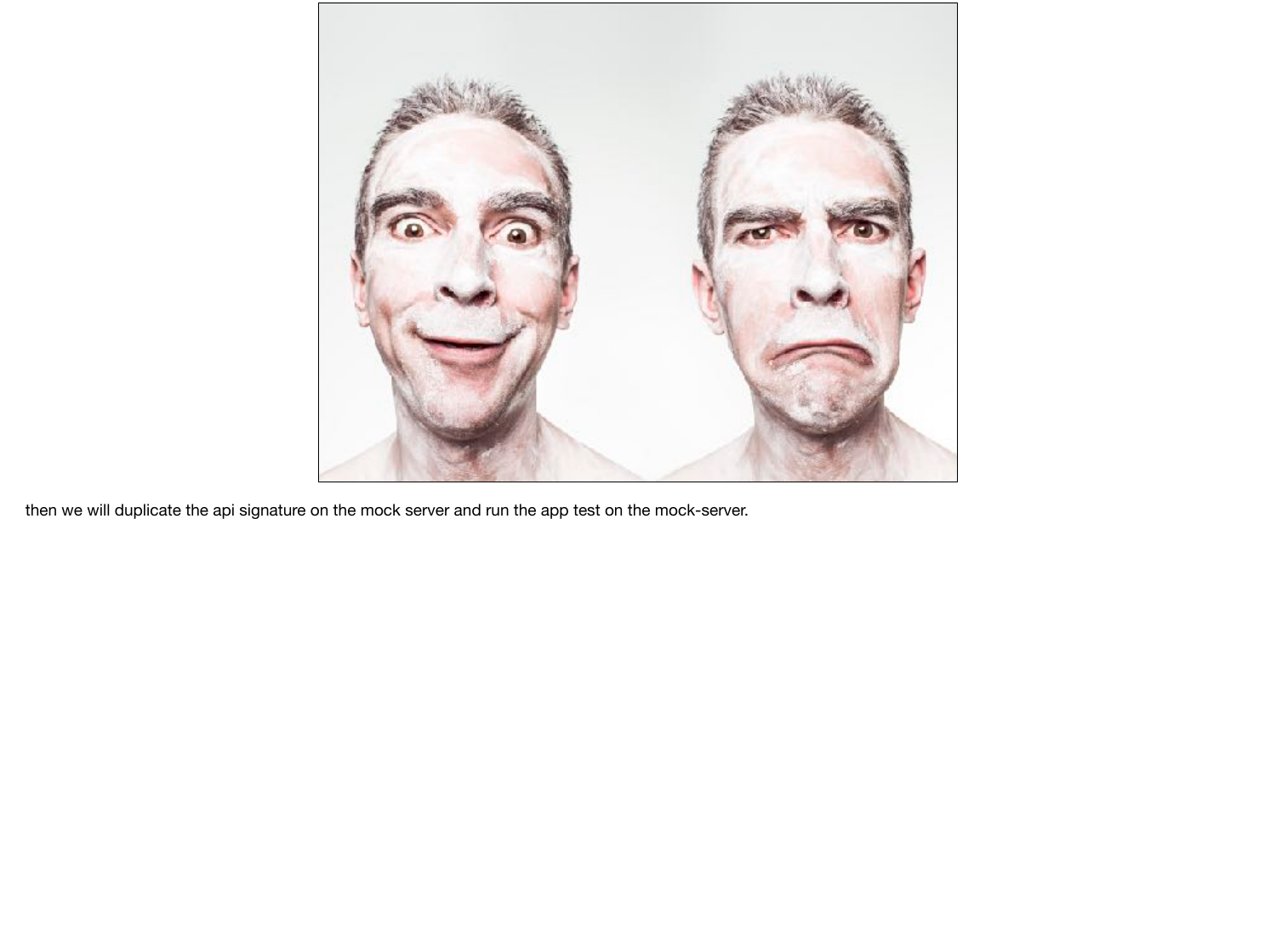

lastly, we will see how to easily run our tests using mock-server with CI test runners using fastlane.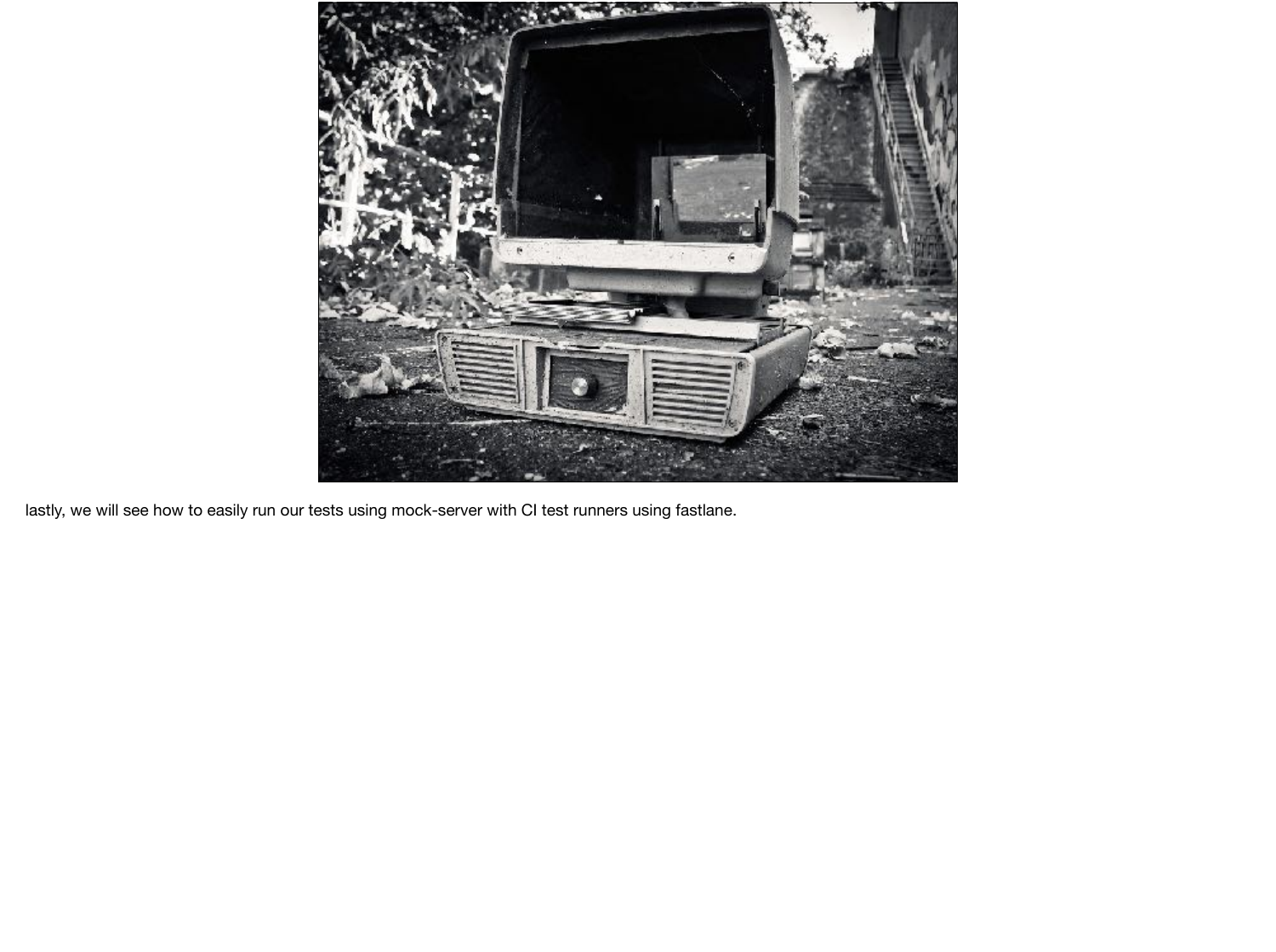- ▸ email me [augusteo@gmail.com](mailto:augusteo@gmail.com)
- ▸ connect on [linkedin.com/in/victoraugusteo](http://linkedin.com/in/victoraugusteo)
- ▸ blog at [www.augusteo.com](https://www.augusteo.com/)
- ▶ Article about this talk will be up very soon on the blog